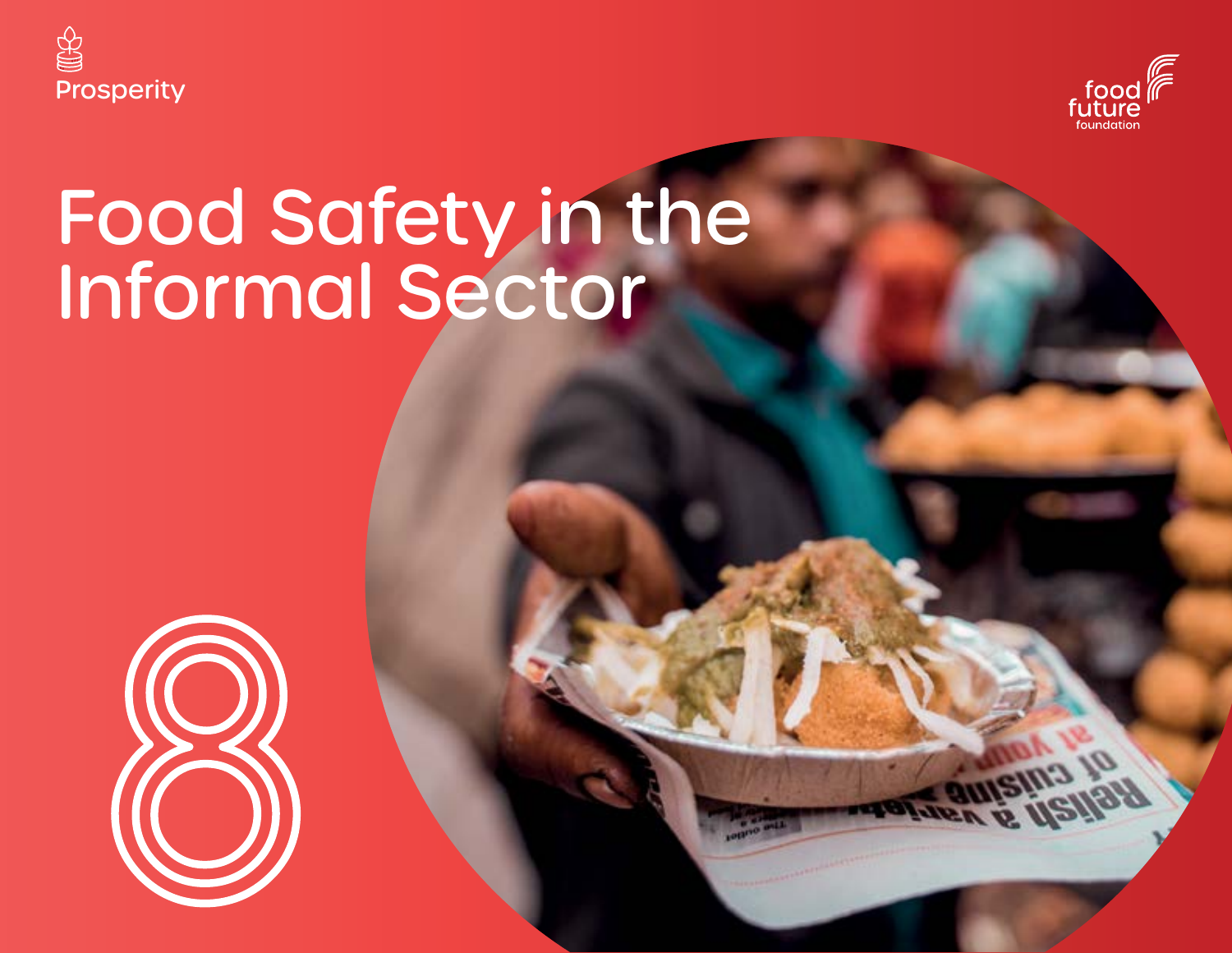



## Actionable Area

Support and strengthen the participation of street food vendors in the implementation of food safety programmes to ensure safe and nutritious food for all consumers.

#### **Issue**

- Street foods play an important socio-economic role in meeting food and ∩ nutritional requirements of city consumers in the lower and middle-income groups at affordable prices. They are also appreciated for their unique flavours, tastes, and convenience. Street foods also assure food security for the low-income urban population and livelihood for a significant proportion of the people. They are also important in contributing to the nutritional status of the population.
- In contrast to these potential benefits, it is also recognised that street food vendors are often poor, less educated, and lack knowledge in safe food handling, environment, sanitation and hygiene, mode of food display, foodservice, and handwashing, sources of raw materials, and use of potable water. Consequently, street foods are perceived to be a major public health risk. According to India's Ministry of Urban Poverty Alleviation, there are over 100 lakh street vendors in the country, roughly 20 lakh of them food sellers.
- The traditional processing methods used in the preparation of street foods, inappropriate holding temperature, and poor personal hygiene of food handlers are some of the main causes of contamination of street foods. Also, the foods are not effectively protected from flies and dust. For the sake of public health, it is important to understand the epidemiology of foodborne illnesses. This will help in prevention and control efforts, appropriate allocation of resources to control foodborne illness, monitoring and evaluating food safety measures, development of new food safety standards, and assessment of the cost-effectiveness of interventions.

### Street Story

There are over 10mn street vendors in India. NASVI's report based on 10 cities and other research agencies estimates,

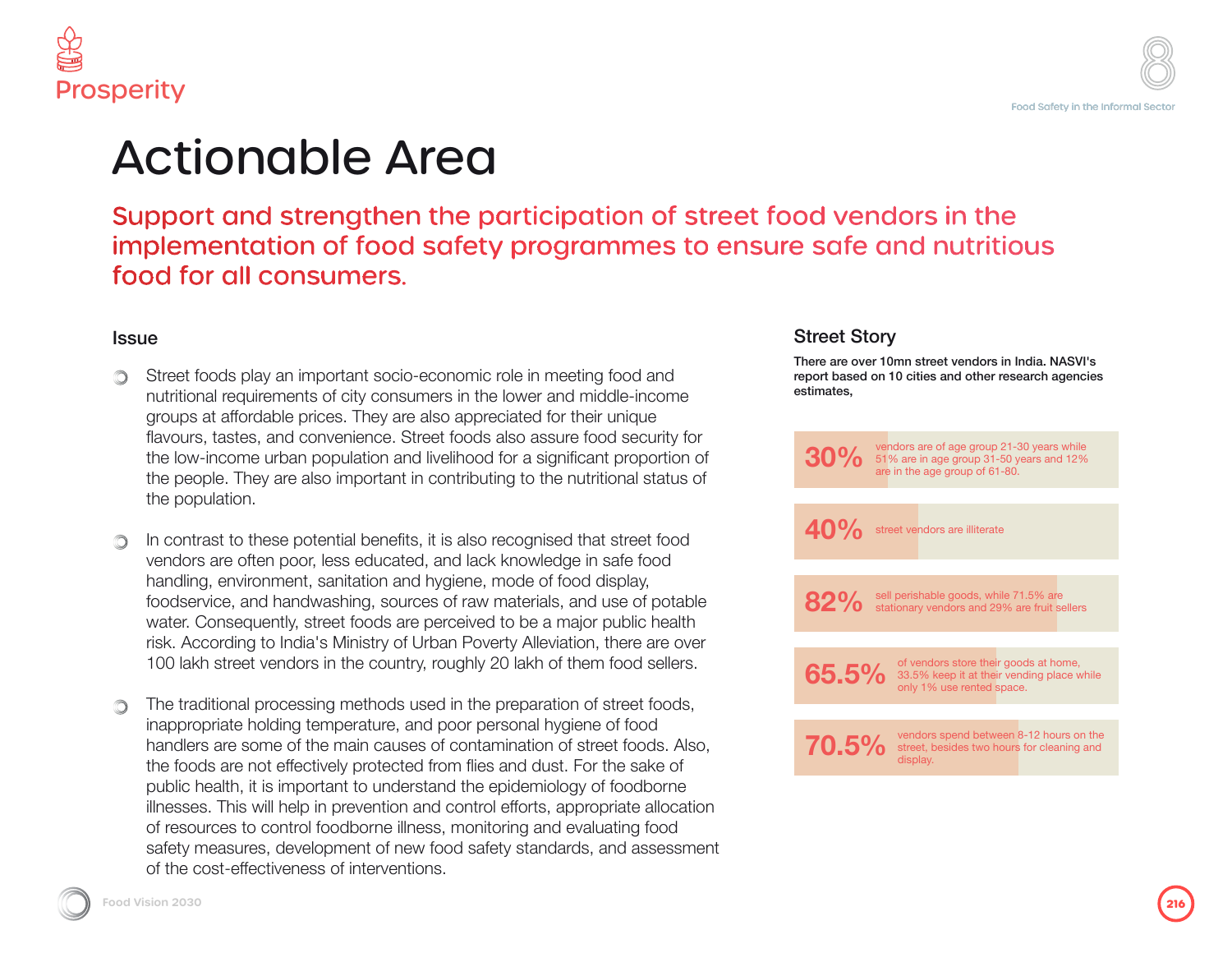

- Application of Hazard Analysis Critical Control Point (HACCP) will also help identify and control hazards for different types of products prepared and sold on the streets. Along with general training to vendors on good hygiene practices, each vendor needs to understand the critical control points for their product and how to prevent and manage hazards in a cost-effective manner.
- Street food vendors are not dependent on any institutional ∩ structures to find their livelihoods. Their enterprises evolve exclusively around their strengths and the support extended to them by their immediate social networks such as family members and other close associates. The earnings from their business enterprises are a means of living for the vendors themselves and their dependent family members. As such, these economic activities of the street food vendors have provided a source of livelihood and have reduced the plight of their becoming an economic and social burden on the state.
- Street vendors face unique kinds of livelihood risks. The ∩ most pressing and ongoing risk is the possibility of forcible eviction by local government authorities from their business place on streets and even confiscate their merchandise. The risk of displacement often increases in the context of elections, mega-events, or efforts to beautify historic city centres.
- Street traders face several routine occupational hazards as ∩ well. Many have to lift and haul heavy loads of goods to and from their point of sale each day. The physical environments in which they work typically lack proper infrastructures, such as clean running water, toilets, and solid waste removal. Street vendors are exposed to physical harm from the improper provision of fire safety equipment and the traffic regulations in commercial areas. They are also exposed to a high concentration of air pollutants and inclement weather. Income and earning risks are also common to many street vendors. Harassment on the part of local authorities is a common source of income risk.
- Street vendor's legal status can act as a bridge between ∩ their employment conditions and the range of employment risks they face. For example, a vendor with a fixed structure in a designated market may be more likely to hold a license or permit, and in turn, would be less exposed to certain kinds of risks. Likewise, a street food vendor who works as an employee selling a particular product may be better protected by law and, therefore, less vulnerable. Therefore, obtaining a legal status of some kind is a key demand of street trading organisations in many cities.
- Street food vendors mostly come from economically  $\circledcirc$ weaker sections of society. This section of the urban poor tries to solve their problems through their meagre resources. The study on street vendors in seven cities shows that the average earnings range between Rs. 40 and Rs. 80 per day. Women vendors earn even less.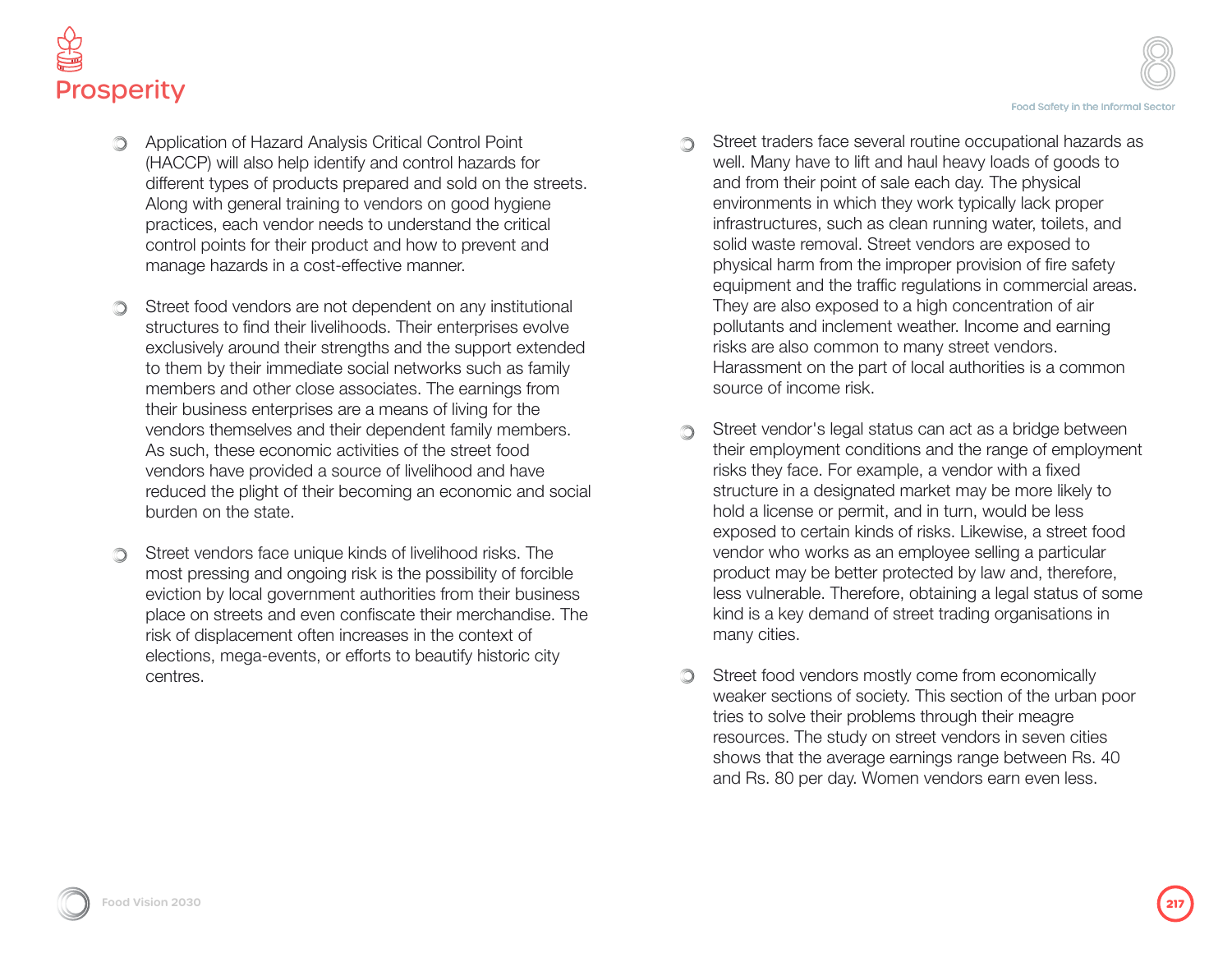

# **Status**

- In June 2020, the Ministry of Housing and Urban Affairs  $\bigcirc$ (MoHUA) unveiled the 'Pradhan Mantri Street Vendor's Atma Nirbhar Nidhi (PM SVANidhi)' scheme to support street vendors in regaining their livelihoods. It was to provide easily repayable loans of up to Rs. 10,000, with the government hoping that it would benefit over 50 lakh street vendors in India. According to government data, nearly 30 lakh applications were received, with the Centre sanctioning a little over half of them. More than 7.5 lakh loans were disbursed as of November 2020. But, going beyond the mandate of this scheme, the government wants to use the data for comprehensive poverty alleviation. The NSSO data estimated that around 200,000 women and 21,500 children were also engaged in street vending.
- Bureau of Indian Standards (BIS) had published Indian ∩ Standard IS 16066:2017 for street food Vendors for food safety requirements, including control checkpoints covering all aspects of the process flow using Level 1 and 2 methods.
- Covid-19 pandemic has restricted consumers from stepping  $\circledcirc$ out and forced them to follow physical distancing norms. In the given scenario, it is important to connect Street Food Vendors with technology-enabled platforms to help them grow their business, thus helping them gain financially. As a part of the PM SVANidhi Scheme, the MoHUA entered into MoU with Zomato and Swiggy, the largest online platforms for ordering and delivery of food in India, to onboard street food vendors on its food-tech platform. This will give street food vendors online access to thousands of consumers and
- help these vendors grow their businesses. MoHUA has ∩ coordinated with the key stakeholders, including Municipal Corporations, FSSAI, Zomato, and GST officials, to ensure that street food vendors are facilitated in completing the necessary prerequisites for this initiative. Further, MoHUA launched the mobile application for PM SVANidhi se Samriddhi- Socio-economic profiling of PM SVANidhi beneficiaries and their families to link them to various Central Government Schemes.
- FSSAI is responsible for ensuring safe and hygienic food to citizens. In addition to the mandatory regulatory requirements for street food vendors, it has initiated a "Clean Street Food Hub" initiative under the "Eat Right India" umbrella to uplift food safety and hygiene in street food vending through a cluster approach. Recognition of these clusters involves auditing and training street food vendors in basic food safety and hygiene. Clusters meeting eighty per cent of specified benchmarks framed for street food safety and hygiene will be declared as "Clean Street Food Hub". So far, a total of twenty-eight hubs have been recognised.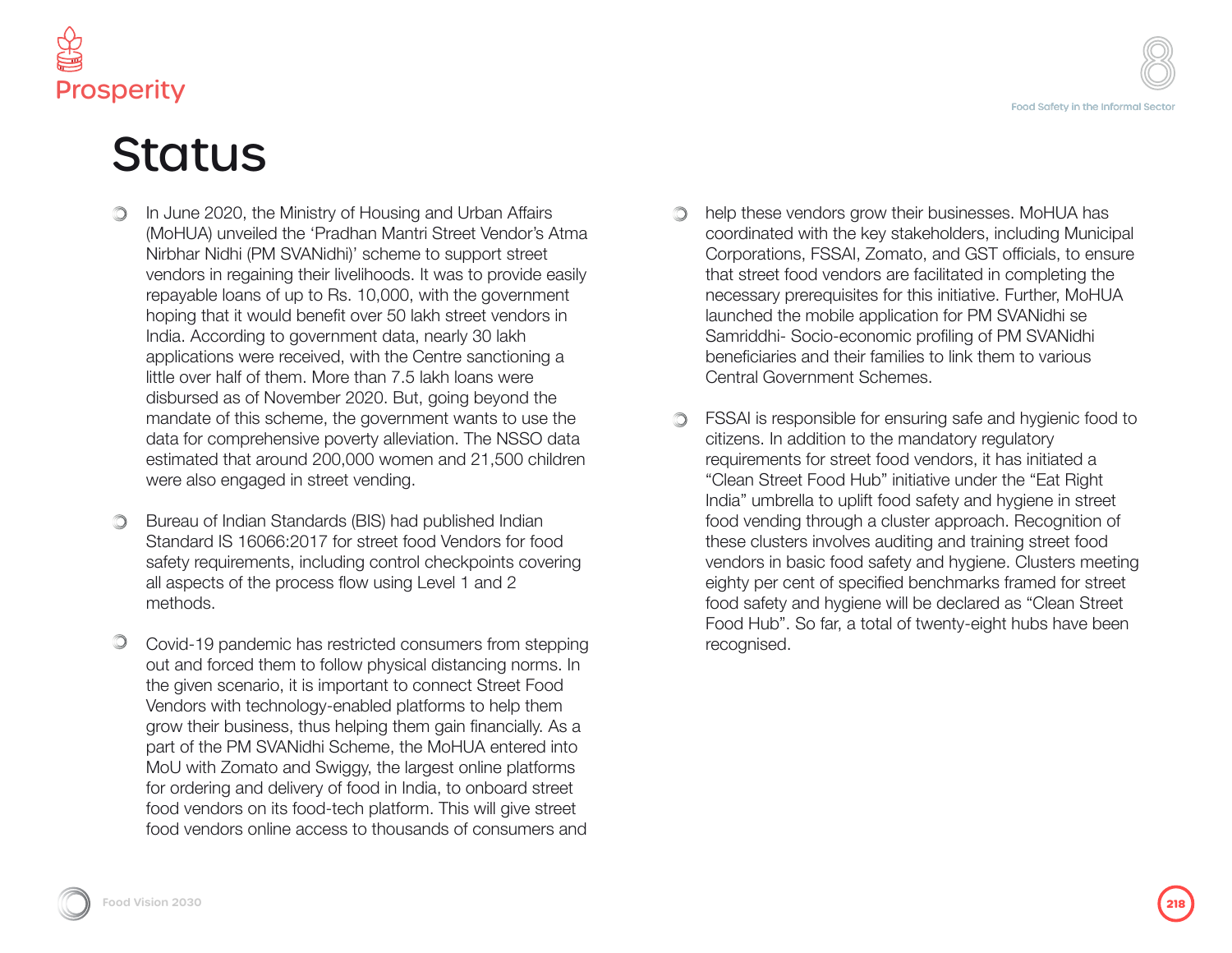

# Vision 2030

- Support & Strengthen the participation of street food vendors and local communities in improving food safety and sanitation management.
- **Enhance Public-Private Partnership involving** municipalities, street food vendors, FSSAI, BIS, food business operators, consumers, and stakeholders to ensure a safer, healthier, better nourished India.

### Street Vendors Act - Compliance Index (SVACI), 2017

Gujarat among states having least compliance with new street vending law, Delhi highest

| <b>State</b>            | Rank             | <b>SVACI score</b> |
|-------------------------|------------------|--------------------|
| Delhi                   | 1                | 75                 |
| Andhra Pradesh          | $\overline{2}$   | 64                 |
| Chhattisgarh            | 3                | 63.3               |
| Jharkhand               | $\overline{4}$   | 58.59              |
| Tripura                 | 5                | 58.5               |
| Manipur                 | $6\phantom{a}$   | 57.86              |
| Mizoram                 | $\overline{7}$   | 56.81              |
| Kerala                  | $\boldsymbol{8}$ | 55.92              |
| Maharashtra             | $\overline{9}$   | 50.88              |
| Karnataka               | 10               | 49                 |
| Punjab                  | 10               | 49                 |
| Odisha                  | 10               | 49                 |
| Goa                     | 11               | 48.42              |
| Assam                   | 12               | 44.87              |
| <b>Bihar</b>            | 13               | 41.71              |
| <b>Himachal Pradesh</b> | 14               | 38.7               |
| <b>Tamil Nadu</b>       | 15               | 37                 |
| Gujarat                 | 20               | 14                 |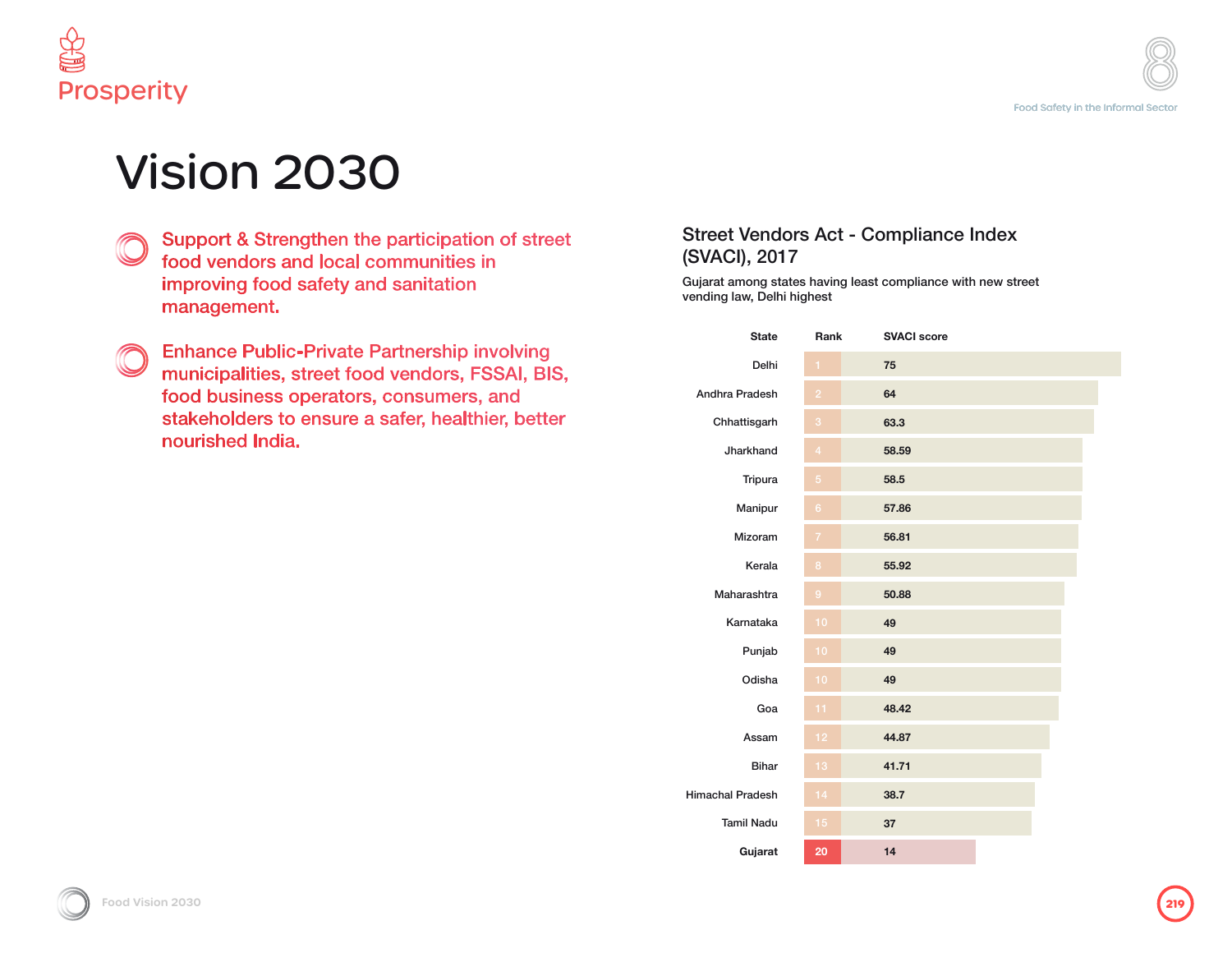

### Pathways

#### **IMPLEMENTATION**



App-based quick learning lessons for consistent training, list of approved vendors and affordable sourcing from local market suppliers for purchasing, standardised RM/PM/serving plates/PPE/Hygiene kits/ waste management etc. at affordable rates.

Promote sustainable mobile vending platforms or kiosks for selling goods.

Monitor free moving vendors who form the major bulk of street vendors by using simple assessment procedures.

A rigorous evaluation of the microbial loads of street foods should be conducted throughout the year.

Launch a mobile app to receive citizens' feedback on food safety, hygiene street food stall, covering all vendors, and use the feedback for further relevant actions as required.

Involve college and school students with local food vendors in the promotion of food safety and hygiene check.

Provide hygiene kits, model vending carts and other better facilities like water storage, covered display unit, heating/cooling facility through company CSR funds to empower vendors.